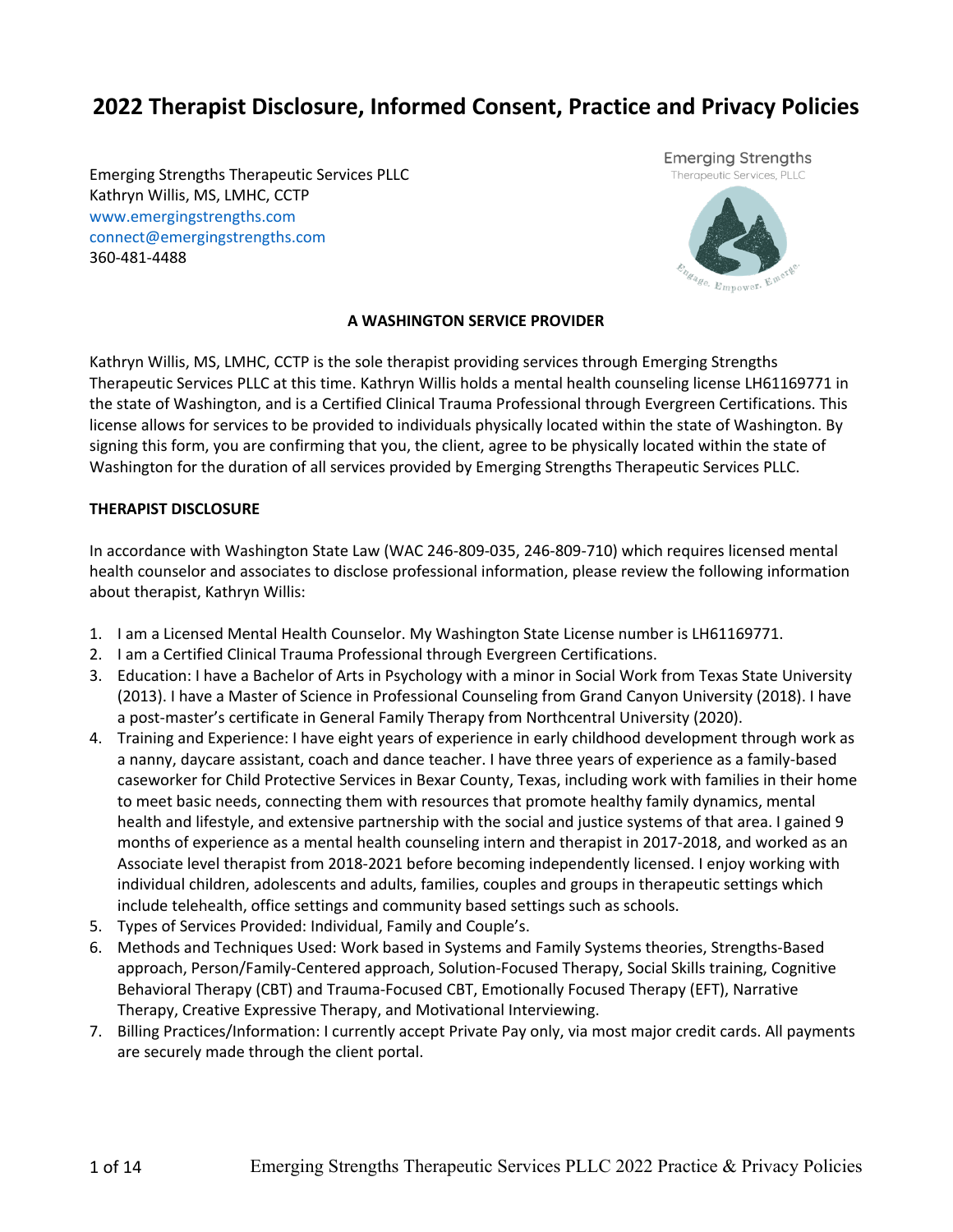## **RISKS AND BENEFITS OF THE THERAPEUTIC ALLIANCE**

The therapeutic relationship is unique in that it is a highly personal and at the same time, a contractual agreement. Given this, it is important for us to reach a clear understanding about how our relationship will work, and what each of us can expect. This consent will provide a clear framework for our work together. Please read and indicate that you have reviewed this information and agree to it by providing your electronic signature at the end of this document. Please also feel free to discuss this information further by reaching out to your therapist.

You have taken a helpful step by deciding to seek therapy. The outcome of your treatment depends on many things, including your willingness to engage in this process, which may, at times, be uncomfortable. Remembering unpleasant events and becoming aware of feelings attached to those events can bring on strong feelings and can also promote opportunities to create the change you are hoping for. Emerging Strengths Therapeutic Services PLLC cannot promise that your behavior or circumstance will change. Instead, your therapist can support you and do her best to understand you, your worries and your strengths, and to help you clarify what it is that you want for yourself, and your path to get there.

It is important to disclose all relevant mental and physical health information that may impact your treatment with Emerging Strengths Therapeutic Services PLLC. In order to do so, it is important to sign a release of information so that all relevant medical records can be shared with your therapist. By signing this document, you are agreeing to the responsibility of providing physical and mental health background information to your therapist which includes requesting and signing the appropriate releases of information for collaboration by your therapist with other professionals you have been or will be working with.

Emerging Strengths Therapeutic Services PLLC provides mental and behavioral health services. While I am willing to collaborate with other professionals you are working with in order to contribute to a well-rounded multidisciplinary care program for you, it is ultimately up to you as the client to follow through with guidance provided by each of the unique individual professionals you are working with, and to be transparent with each professional about your progress and barriers in each service. By signing this consent form, you state your understanding that:

- 1. Emerging Strengths Therapeutic Services PLLC is not a medical entity and cannot prescribe medication,
- 2. your agreement that following through with guidance from medical professionals regarding your physical health and/or any medications you are taking is your responsibility, and not following through is done so at your own risk which Emerging Strengths Therapeutic Services PLLC cannot be held liable for,
- 3. and you agree to be transparent with your therapist about your health status, as this may affect which interventions are used in therapy.

## **PRIVACY AND EXCEPTIONS TO CONFIDENTIALITY**

The session content and all relevant materials to your treatment will be held confidential unless you request in writing to have all or portions of such content released to a specifically named person/s and/or entity. Limitations of such client held privilege of confidentiality exist and are itemized below:

- 1. If a client threatens or attempts to commit suicide or otherwise conducts him/her self in a manner in which there is a substantial risk of incurring serious bodily harm.
- 2. If a client threatens grave bodily harm or death to another person.
- 3. If the therapist has a reasonable suspicion that a client or other named individual is the perpetrator, observer of, or victim of physical, emotional or sexual abuse of children under the age of 18 years, per Chapter 26.44 RCW of Washington state law.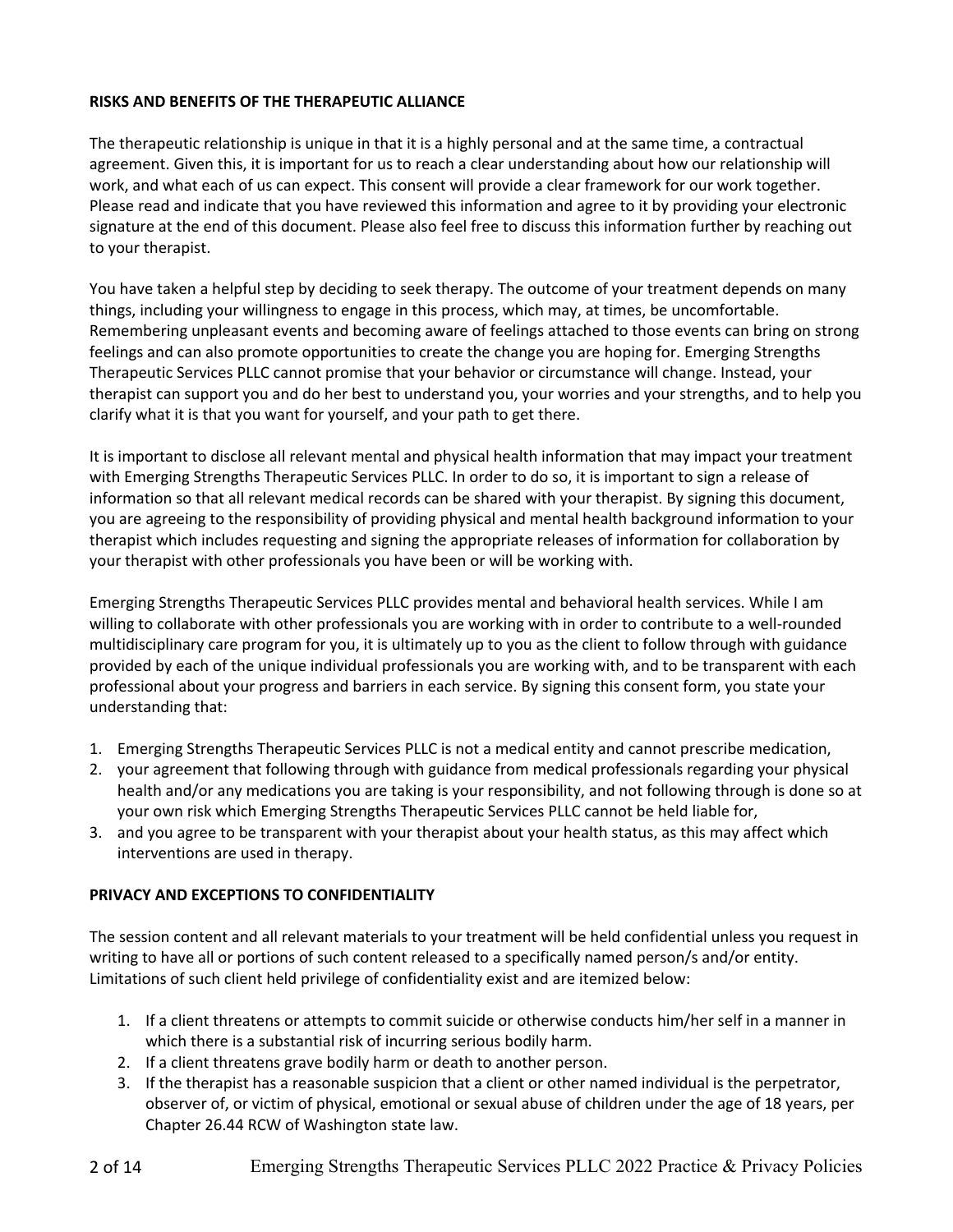- 4. Suspicions as stated above in the case of an elderly person who may be subjected to these abuses, per Chapter 74.34 RCW of Washington state law.
- 5. Suspected neglect of the parties named in items #3, # 4 and #5.
- 6. If a court of law issues a legitimate subpoena for information stated on the subpoena.
- 7. If a client is in therapy or being treated by order of a court of law, or if information is obtained for the purpose of rendering an expert's report to an attorney.
- 8. For emergency purposes, which includes any unforeseen combination of circumstances or the resulting state that calls for immediate action, including an urgent need for assistance or any situation that threatens bodily, mental or emotional harm to any individual.

Simple Practice is the Electronic Health Records (EHR) system used to store all personal health information, notes, and details regarding your services. This is also the platform used to host secure messaging and video sessions. In accordance with HIPAA regulations, a Business Associate Agreement (BAA) exists between Emerging Strengths Therapeutic Services PLLC and Simple Practice. Other third parties Emerging Strengths has BAAs with include RingRx and GSuite. Emerging Strengths Therapeutic Services PLLC is not responsible for breaches of confidentiality of any third party venue, but will inform you of any breach that occurs to your personal health information brought to the attention of Emerging Strengths Therapeutic Services PLLC. Occasionally I may need to consult with other professionals in their areas of expertise in order to provide the best treatment for you. Information about you may be shared in this context without using your name. In the event of your therapist becoming incapacitated or unexpectedly unable to fulfill therapeutic duties, professional executors have been appointed to access your personal information and records in order contact you, and inform you of the event, as well as to ensure continuation of your services. If you have questions about this, please do not hesitate to inquire further with your therapist.

If we see each other accidentally outside of the therapy office, I will not acknowledge you first. Your right to privacy and confidentiality is of the utmost importance to me, and I do not wish to jeopardize your privacy. However, if you acknowledge me first, I will be more than happy to speak briefly with you, but feel it appropriate not to engage in any lengthy discussions in public or outside of the therapy office. Additional information regarding privacy practices are included later in this document.

#### **PRACTICE POLICIES**

## **RATES, APPOINTMENTS AND CANCELLATIONS**

The standard meeting time for sessions is 45-50 minutes, and modified session times are available per the agreement between the client and therapist. The client and therapist will determine the frequency, length of time for sessions, and duration of services together based on the goals for the therapeutic experience. Currently, private pay via credit card through the client portal is the only accepted method of payment. In order to participate in services all clients must have an active credit card on file, which will be charged automatically within 24 hours of the scheduled session time. Please talk to your credit card company for information regarding service charges that may apply.

Clients who schedule a session are responsible for the full fee of that session unless they cancel the appointment more than 24 hours in advance. Clients can cancel their sessions via email, text or phone call to the therapist, or by cancelling the session on their own through the client portal. Sessions that do not require the full amount of time allotted for the session, or end early as a result of connection issues or technical difficulties on the client's end will still be charged for the full agreed upon amount. Sessions that end early as a result of the therapist's technical difficulties or loss of connection will be charged at a prorated fee based on the amount of time the session was successfully hosted by the therapist.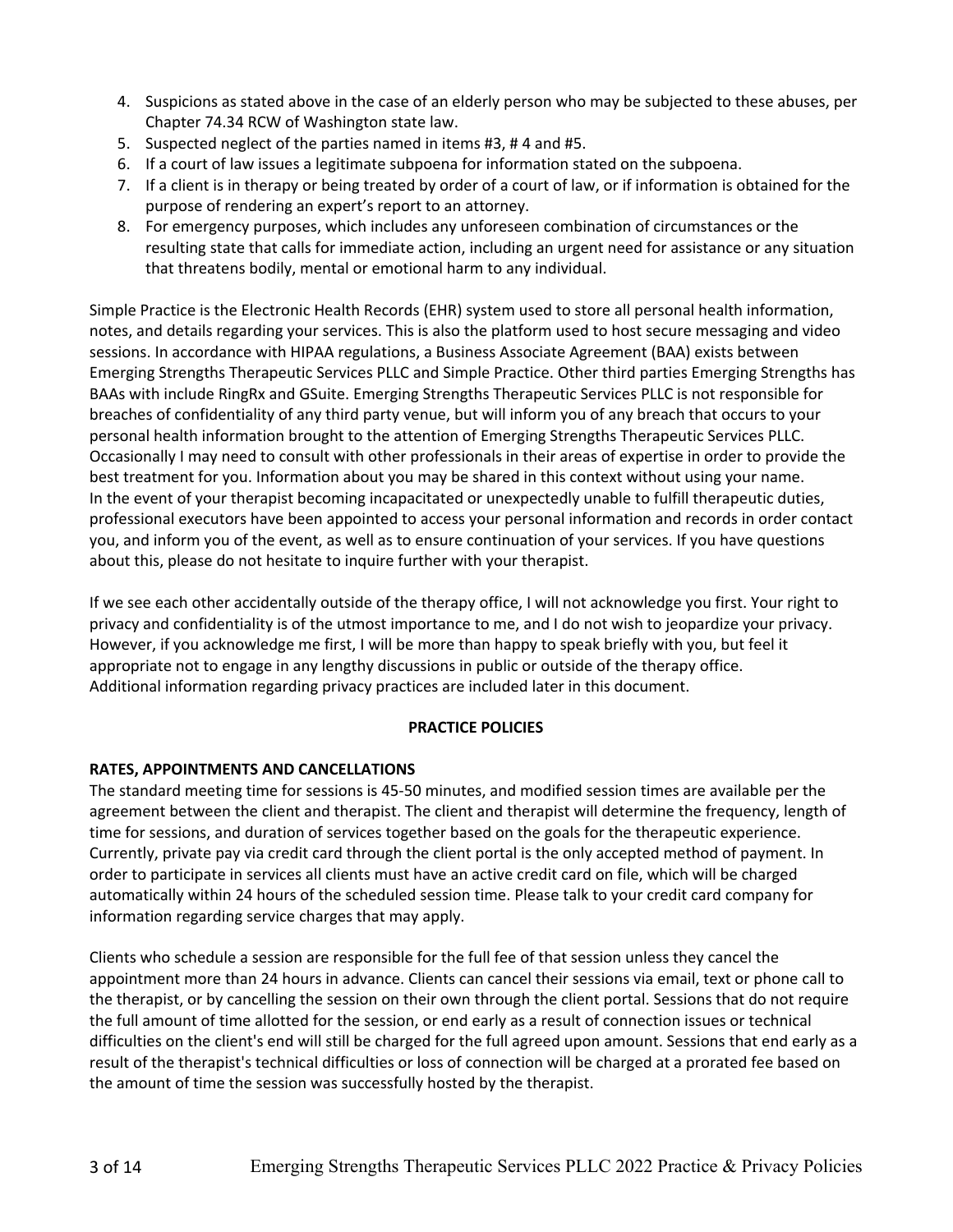Current rates are as follows:

Individual half session (up to 25 minutes): \$60 per session Individual, Family or Couple's full session (up to 50 minutes): \$120 per session Individual, Family or Couple's extended session (up to 1 hour, 20 minutes): \$180 per session Individual, Family or Couple's double session (up to 1 hour, 50 minutes): \$240 per session Other session durations are available per the agreement between client and therapist.

For clients that came into services at a different rate, the agreed upon rate will be honored with an annual rate increase. Clients will be given advance notice of the rate increase prior to its implementation. A certain amount of client openings will remain reserved for clients who face financial barriers to care, and as a result, have become Open Path members in order to gain access to sliding scale rates. Rate caps of \$60 for individual sessions and \$80 for family and couple's sessions for all Open Path members will be honored during annual rate increases.

Superbills are autogenerated monthly, and available to the client through the client portal. If a client wishes to file their superbill with their insurance company to request reimbursement, this is the responsibility of the client to do so. Please note, that should an insurance company audit records kept by Emerging Strengths Therapeutic Services PLLC and deem them inadequate, insurance companies may reserve the right to revoke reimbursement, meaning the client will be required to repay all reimbursement to them from the insurance company for services through Emerging Strengths Therapeutic Services PLLC. Reach out to your insurance company for further details.

Please remember to cancel or reschedule sessions at least 24 hours in advance. Clients are responsible for the entire session fee if cancellation is less than 24 hours in advance of the session's scheduled start time. This is necessary because a time commitment is made to each client, and is held exclusively for that client until otherwise stated by the client. If late for a session, the client will lose some of that session time, but will remain responsible for the full session fee.

#### **SPECIAL APPEARANCES**

Emerging Strengths Therapeutic Services PLLC is happy to coordinate with clients for special appearance requests. This includes, but is not limited to providing court testimonies and other professional statements in person or via phone/video.

Rates for special appearances are as follows:

A base rate of \$150 will be charged for all special appearances regardless of the time commitment. An additional \$150 per hour will be charged for the duration of the special appearance which includes: prep time (documents, preparing the testimony, etc.), travel time to and from in-person encounters, time dedicated to the appearance during which the therapist is not providing feedback (such as attending court hearings outside of the time allotted for the therapist testimony), and time in which the therapist is providing professional feedback (such as providing court testimony).

Rates for prep time will be charged on a weekly basis leading up to the special appearance. Rates for the special appearance itself will be charged within 24 hours of the appearance via autopay through the client portal.

Please make requests for in person and virtual special appearances as soon as possible, and at least four calendar weeks in advance. Please understand that if prior engagements have already been scheduled, the previously scheduled engagement will take precedence, and Emerging Strengths Therapeutic Services PLLC may not make the appearance. Therefore, please make requests for special appearances as far in advance as possible.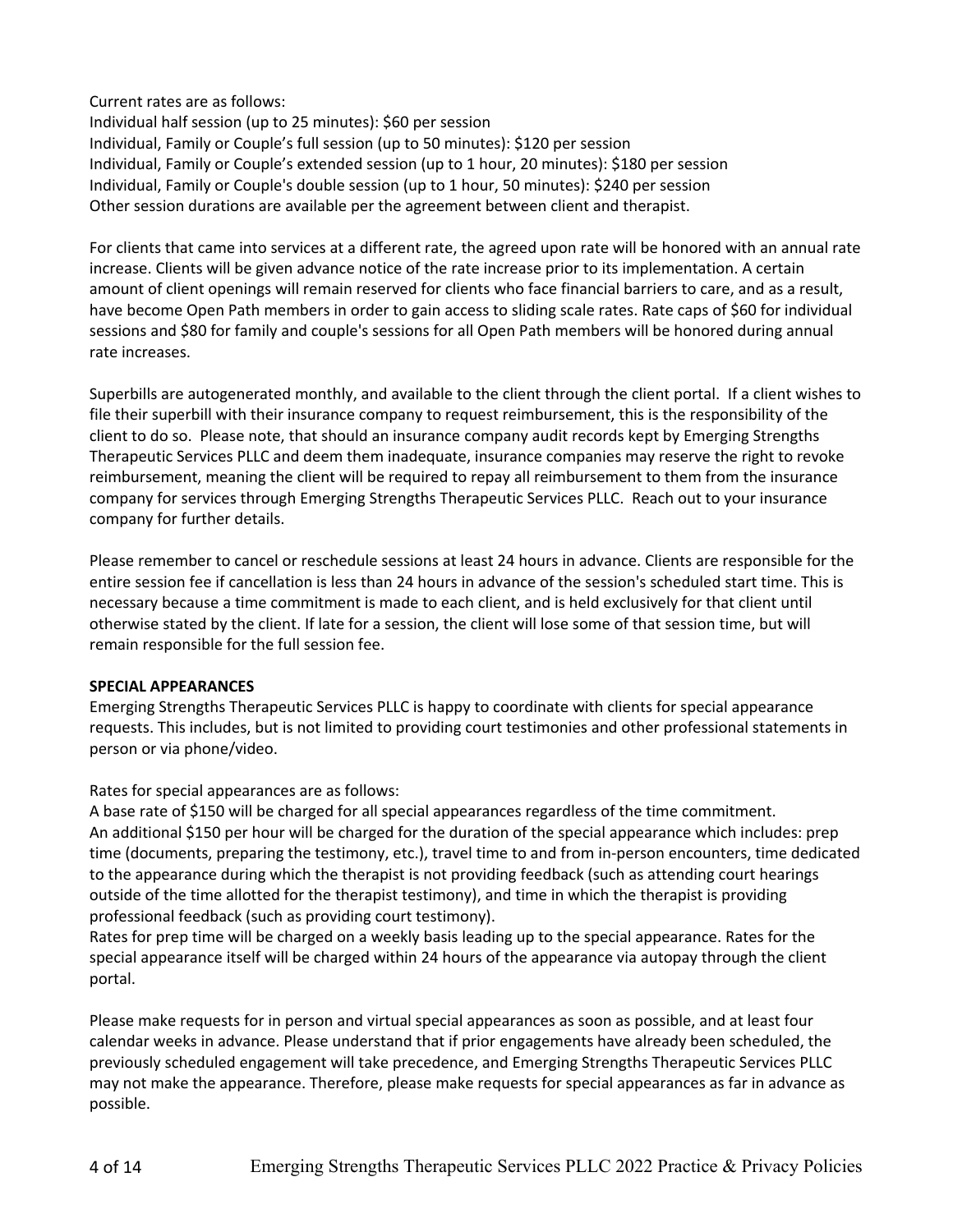Clients are responsible for the fees associated with the entire requested duration of the special appearance and all prep time, etc. if cancellation is less than one calendar week in advance of the appearance's scheduled start time. If the client was charged for prep time, and subsequently cancels the appearance request at least one week prior to the scheduled appearance time, the client will not be charged for the appearance, and will not receive a refund for any prep time already charged.

Please note that you will need to complete a release of information for the special appearance. The therapist will not attend the special appearance without a signed release of information on file. If the signed release of information is not on file at the time of the appearance, the therapist will not attend, and the client will be responsible for the full fee associated with the requested duration of the appearance. Emerging Strengths Therapeutic Services PLLC reserves the right to decline any in-person or virtual special appearance at the discretion of the therapist.

## **DOCUMENTS**

Emerging Strengths Therapeutic Services PLLC is happy to coordinate with clients for certain document requests. Letters created on Emerging Strengths templates only, such as confirming participation in services, appointment confirmation letters, and letters briefly outlining recommendations for services, can be provided at no charge. Please make these letter requests at least 2 business days (Monday-Thursday) prior to the date they are needed.

Letters or documents other than those listed above, or that require templates or input from other sources, may require more time to be organized, and a rate of \$30, with an additional \$30 per half hour needed to complete such document requests will be charged. Please make all document requests at least 10 business days (Monday-Thursday) in advance of the time the documents are needed. Emerging Strengths Therapeutic Services PLLC will make every effort to provide requested documents in a timely manner with respect to research and other time and effort requirements necessary to produce a quality document. If your document will not be provided within the requested timeframe, you will be notified as soon as your therapist is aware of limitations.

Emerging Strengths Therapeutic Services PLLC does not provide any services or letters regarding emotional support animals or service animals. Thank you for your understanding.

## **VIDEO AND AUDIO RECORDINGS ARE PROHIBITED**

RCW 9.73 mandates that it is unlawful to make audio and/or video recordings without the recorded explicit consent of all individuals being recorded. Due to the nature of our partnership, and the sensitivity of the information shared during our sessions, video and audio recordings, or recordings of any kind are completely prohibited. Failure to comply with this standard may result in legal ramifications, as well as a potential termination of the partnership due to liability and other worries. Written notes, however, are encouraged! The only exception to this is audio and/or video recording by the therapist with the explicit written and recorded consent of the client for training and/or supervision purposes.

## **RECORDING DEVICES**

#### The Therapist's Devices

Emerging Strengths Therapeutic Services PLLC has a number of smart devices that have microphones, including a cell phone, laptop, and other devices that may be in the office at time of sessions. These devices generally have voice control turned off, and so are not recording. However, for any device (such as a smart speaker) that is voice controlled, recorded snippets of conversation may be sent to the device manufacturer.

#### The Client's Devices

If the client brings a smart device (such as a modern cell phone) into the room where client is at the time of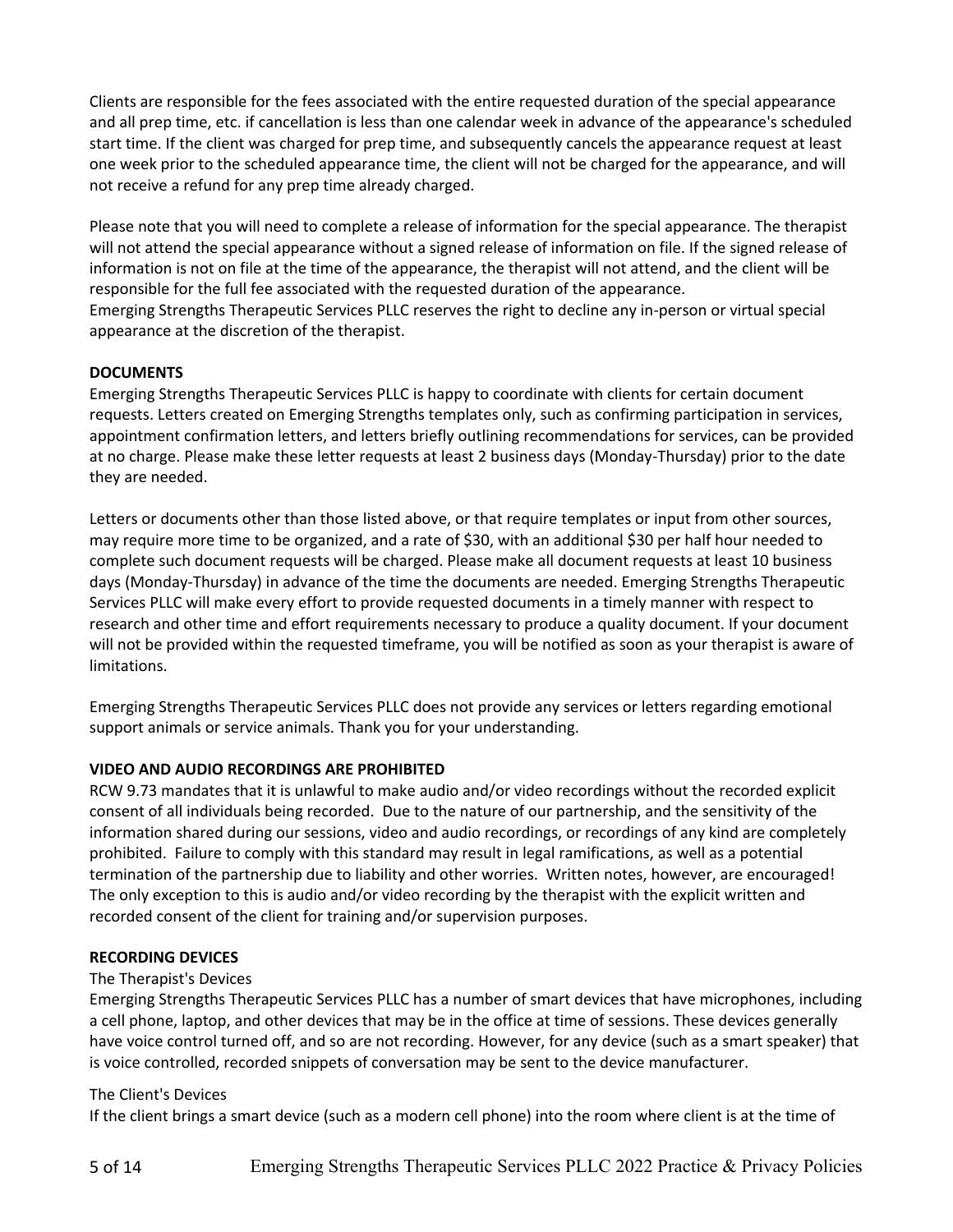session, that device likely has the option of voice control built in. If voice control on the client's device is enabled, the microphone may be always on, and snippets of conversation may be recorded and sent to the device maker. If the client prefers not to take this risk, the client should disable voice control on all devices while in session.

## **SUBSTANCE USE POLICY**

Due to the nature of therapy, the potential intensity of processing thoughts, feelings and behaviors brought to session, and the potential for substance use to skew decision making, Emerging Strengths Therapeutic Services PLLC reserves the right to end session early and/or contact the client's designated support network and/or contact local and community supports, including emergency medical services, in the event of the client attending session while appearing to be under the influence of any substance. If session ends early as a result of substance use, the client is still responsible for the cost of the scheduled session. Emerging Strengths Therapeutic Services PLLC agrees to make decisions with the best interest and safety of the client as the priority, and will involve others, such as the support network and other supports as needed in an effort to promote the client's safety and wellbeing. If substance use supports and services will benefit the client, the therapist agrees to make the applicable referrals.

#### **TELE MENTAL HEALTH**

The only method for services being offered at this time is telehealth, which includes services by phone or video. Benefits of telehealth services include convenience and accessibility. Risks may include, but are not limited to, the risks inherent to technology use, such as data being intercepted, technology user error, bugs, glitches, telecommunication service interruptions, others at the client's end of the conversation overhearing, and other risks that may apply to engaging in mental health services through telecommunication not explicitly listed. Clients are encouraged to ensure a quiet, private space for telehealth sessions. By signing this document and engaging in services through Emerging Strengths Therapeutic Services PLLC, the client accepts these risks included in accepting tele mental health services.

Clients should understand:

- 1. The client retains the option to withdraw consent at any time without affecting the right to future care or treatment or risking the loss or withdrawal of any program benefits to which the client would otherwise be entitled.
- 2. All existing confidentiality protections are equally applicable.
- 3. Dissemination of any identifiable images or information from the teletherapy interaction to researchers or other entities shall not occur without the client's consent.
- 4. There are potential risks, consequences, and benefits of telehealth services. Potential benefits include, but are not limited to improved communication capabilities, providing convenient access to up-to-date information, consultations, support, reduced costs, change in the conditions of practice, improved access to therapy, better continuity of care, and reduction of lost work time and travel costs.
- 5. Effective therapy is often facilitated when the therapist gathers within a session or a series of sessions, a multitude of observations, information, and experiences about the client. Therapists may make clinical assessments, diagnosis, and interventions based not only on direct verbal or auditory communications, written reports, and third person consultations, but also from direct visual and olfactory observations, information, and experiences. When using information technology in therapy services, potential risks include, but are not limited to the therapist's inability to make visual and olfactory observations of clinically or therapeutically potentially relevant issues such as: your physical condition including deformities, apparent height and weight, body type, attractiveness relative to social and cultural norms or standards, gait and motor coordination, posture, work speed, any noteworthy mannerism or gestures, physical or medical conditions including bruises or injuries, basic grooming and hygiene including appropriateness of dress, eye contact (including any changes in the previously listed issues), sex,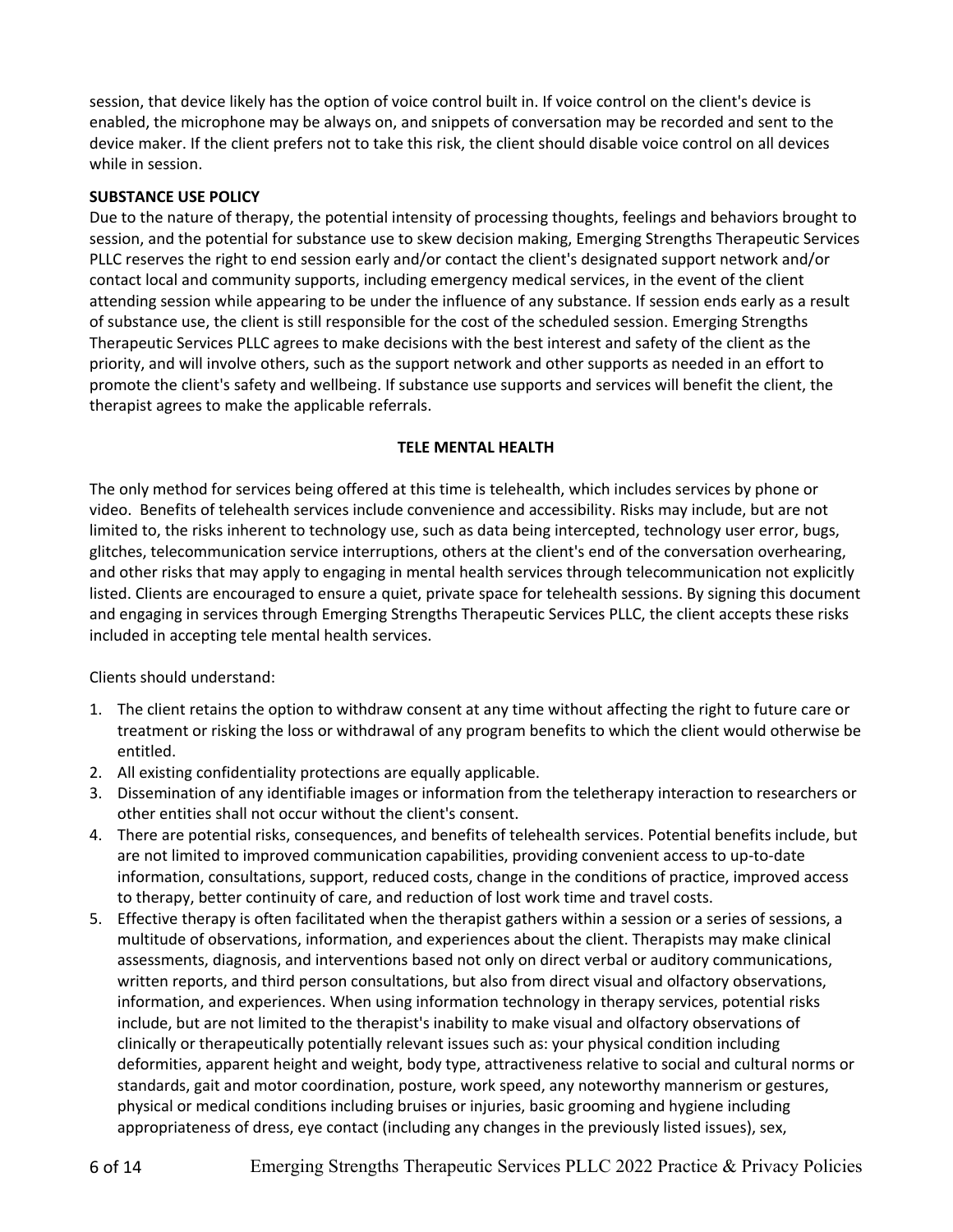chronological and apparent age, ethnicity, facial and body language, and congruence of language and facial or bodily expression. Potential consequences thus include the therapist not being aware of what he or she would consider important information, that you may not recognize as significant to present verbally to the therapist.

6. While research has generally been supportive of telehealth for the treatment of a variety of individual diagnoses, there is little research to date on the effectiveness of telehealth for couple- or family-based services, and as such, these services are best categorized as experimental in nature.

Due to the limitations to tele mental health, there are some situations which may prompt consideration of face-to-face services with a therapist instead of teletherapy. These situations include, but are not limited to

- 1. active suicidal and/or homicidal ideation, or suicidal and/or homicidal ideation within the last calendar year,
- 2. a history with suicidal and/or homicidal ideation and/or attempts in which the client has experienced suicidal and/or homicidal ideation and/or attempts more than once throughout their lifetime,
- 3. hospitalization of self or others in the last calendar year due to a psychiatric impairment of any kind,
- 4. a history of hospitalization due to psychiatric impairment in which the hospitalization of self or others due to the client's psychiatric impairment took place more than once throughout the client's lifetime,
- 5. a history of psychosis, hallucinations and/or delusions and/or other impairments to judgement that are unsafe or pose risk of harm to self or others in which such risks have resulted in the bodily harm to self or others at least once throughout their lifetime,
- 6. any situation in which a client has been formally or informally advised against tele mental health services in favor of face-to-face services by a medical provider or by any other professional in a multi-disciplinary team with which the client is participating in services,
- 7. any situation not listed here which poses risk of harm to the self or others by the client, having taken place at least once in the last calendar year,
- 8. inconsistent access to telecommunication including, but not limited to, inconsistent access to a working device on which telecommunication can take place, inconsistent access to a network on which online services can take place.

Emerging Strengths Therapeutic Services PLLC reserves the right to terminate services at any time if the above stated conditions, or other applicable risk factors are discovered at any point during services. If this takes place, the therapist will make every effort to communicate the worries and risks for continuing services via teletherapy to the client, and to partner with them to identify a more appropriate option for services in the client's community.

At the beginning of teletherapy services, the client will be asked to provide their current address, including apartment or unit number, where the client is physically located during the time of session. This information will be used in case of an emergency in which the therapist must call for emergency services to reach the client's physical location during or after the session. The client will also be asked to provide a phone number where the client can be reached during the time of session in case of a technical difficulty, or if the connection is lost during time of session. Due to the safety risk posed if the therapist does not have this information, the therapist has the right to end the session early if the client refuses or cannot provide such information. If this takes place, the client is still responsible for the full fee amount for the scheduled service.

Simple Practice is the Electronic Health Records (EHR) system used by Emerging Strengths Therapeutic Services PLLC to store all personal health information, notes, and details regarding your services. This is also the platform used to host secure messaging and video sessions. In accordance with HIPAA regulations, a Business Associate Agreement (BAA) exists between Emerging Strengths Therapeutic Services PLLC and Simple Practice. Other third parties Emerging Strengths has partners with include RingRx and GSuite. Emerging Strengths Therapeutic Services PLLC is not responsible for any breach in confidentiality pertaining to third party systems;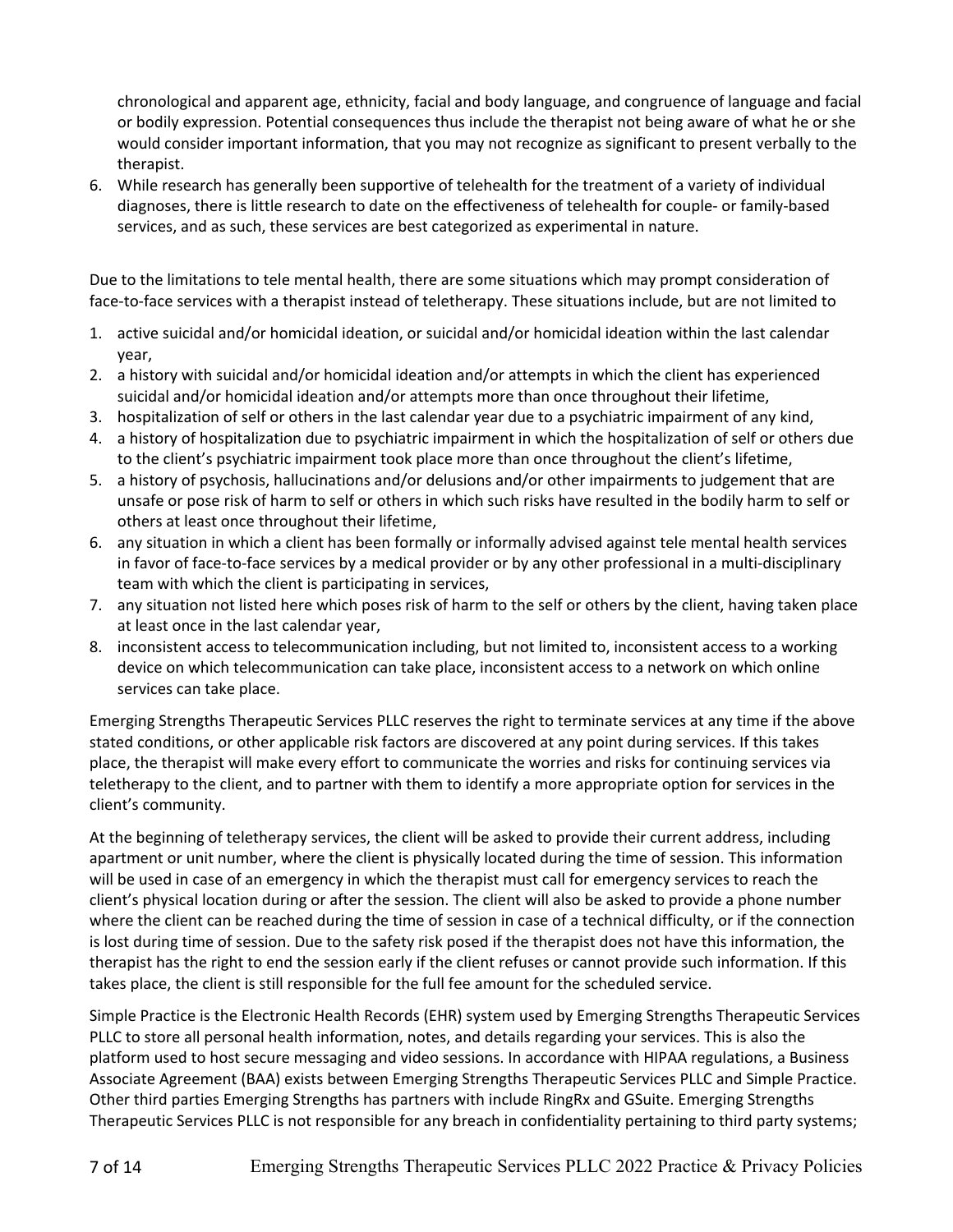however, if Emerging Strengths is informed of a breach that affects your confidential information, you will be informed of the steps taken to rectify the situation.

#### **EMERGENCIES AND RISK**

If an emergency situation arises during or in between sessions, the client should call 911 or report to the nearest local emergency room. An emergency includes any unforeseen combination of circumstances or the resulting state that calls for immediate action, including an urgent need for assistance or any situation that threatens bodily, mental or emotional harm to any individual.

Teletherapy is not always beneficial for individuals experiencing high risk, including, but not limited to active suicide and/or homicidal ideation. If there is an immediate threat to safety, please stop this form and call 911, go to your nearest emergency room, or contact the National Suicide Prevention hotline at 1-800-273-8255. If an immediate threat to safety, or an emergency situation occurs during an active telehealth session, the therapist may end the session with the recommendation that the client immediately call 911 or report to the nearest emergency room. Emerging Strengths Therapeutic Services PLLC reserves the right to contact 911 or other emergency services, including, but not limited to the client's identified support network, on behalf of a client at any time, per the therapist's discretion.

In the event of an unplanned absence or emergency on the part of the therapist, whether due to injury, illness, death, or any other reason, Emerging Strengths Therapeutic Services PLLC has coordinated with two mental health professionals who are willing to inform the client of the therapist's status and ensure the client's continued care in accordance with individual needs. The client may request the names and credentials for these mental health professionals at any time throughout treatment. The client authorizes these designated mental health professionals to access treatment and financial records only in accordance with the terms agreed upon between these mental health professionals and Emerging Strengths Therapeutic Services PLLC, and only if the therapist experiences an event that has caused or is likely to cause a significant unplanned absence from practice.

#### **ELECTRONIC COMMUNICATION**

Emerging Strengths Therapeutic Services PLLC cannot ensure the confidentiality of any form of communication through electronic media, including email. If the client prefers to communicate via email for issues regarding scheduling or cancellations, the therapist will do so at the client's accepted risk. Please note, that when reaching out in between sessions, the therapist is often not immediately available. An effort to reply within 48 hours Monday-Thursday will be made. Messages left between 7pm PDT on Thursday and noon PDT on Monday will be answered as soon as possible Monday-Thursday.

Please do not use electronic communication methods to discuss therapeutic content and/or request assistance for emergencies.

#### **MESSAGE ACCESSIBILITY**

Secure messaging through the client portal is the best way to communicate in between sessions, as it is HIPAA compliant. Please note that leaving a voicemail, email and messaging through social media accounts are not considered secure modes of communication in compliance with HIPAA. By choosing to communicate in these ways, the client assumes the risk of a confidentiality breach.

Please note, that when reaching out in between sessions, the therapist is often not immediately available. An effort to reply within 48 hours Monday-Thursday will be made. Messages left between 7pm PDT on Thursday and noon PDT on Monday will be answered as soon as possible Monday-Thursday.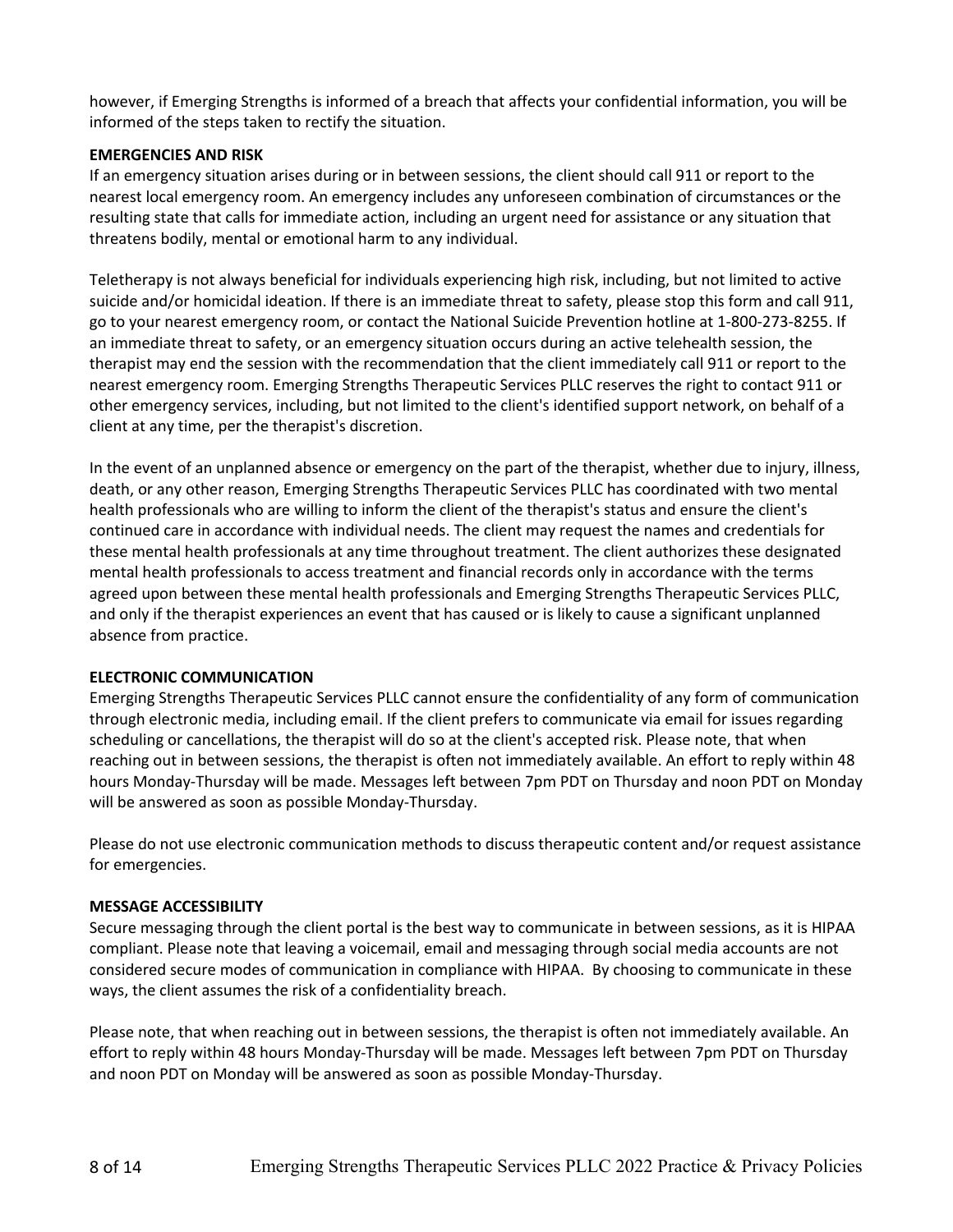## **SOCIAL MEDIA AND TELECOMMUNICATION**

Emerging Strengths Therapeutic Services PLLC / Kathryn Willis does not accept "friend" requests or similar connections with current or former clients, or their family members or friends, on social media. This is to protect the client's confidentiality and privacy, and to protect the boundaries of the therapeutic relationship.

Emerging Strengths Therapeutic Services PLLC has social media accounts for the purposes of sharing information about helpful resources, and clients are welcome to follow these accounts. If the client would like to "Like" Emerging Strength's professional Facebook page or "Follow" Emerging Strengths on Twitter or Instagram, the client may do so at their own risk. This is not at any time a way to contact Emerging Strengths Therapeutic Services PLLC for therapy-related discussion, even in an emergency.

If the client would like Emerging Strengths to review the client's social media interactions as part of our therapeutic work, the client may print the material to PDF and upload to the client portal to review during session. Even if the social media accounts are public, Emerging Strengths will not examine them without the client's specific consent and direction.

Please note that any social media apps the client use may seek to connect the client with the therapist or with others connected with Emerging Strengths Therapeutic Services PLLC through a "people you may know" or similar feature. Emerging Strengths Therapeutic Services has no control over apps that may intrude on the privacy of the client's treatment in this way. If the client would like to minimize the risk of others becoming aware of the client's connection to Emerging Strengths Therapeutic Services PLLC, please make use of the privacy controls available on electronic devices. Turning off a social media app's ability to know one's location, and refusing it access to one's email account and the contacts and history in one's phone, protect privacy and confidentiality of the client.

#### **MINORS**

According to RCW 71.34 of Washington state law, a minor who is 13 years or older may initiate an evaluation and treatment for outpatient treatment, or disengage without consent of their legal guardian. RCW 70.02.240 governs that outpatient treatment records of a minor will be kept confidential, except under certain circumstances including, but not limited to, active risk of harm to self or others by the client or by a source reported by the client to the therapist. As a mandatory reporter the therapist is required to report all reasonable suspicion of abuse and/or neglect to children or vulnerable individuals to the appropriate protective agencies and/or to law enforcement. For therapy to be effective, trust and consent are essential. For this reason, children and adolescents cannot be forced to participate. Clients willingly choose to share their thoughts, feelings, and behaviors within the therapeutic alliance, and if forced to do so outside of their own volition, this is a violation of their dignity and is likely to cause harm. For the same reasons, therapy should never be used as a punishment or consequence of unwanted behavior.

The goal of therapy is not to undermined or disrespect a parent's and/or guardian's role in their child's life. Instead, it is to provide a space for the child to process certain thoughts, feelings and behaviors that the child may not feel comfortable bringing to the parent and/or guardian yet. It is important for parents and/or guardians to understand that this may provide opportunity for the child to develop values that differ from their family. Family support in therapy is paramount, and it is the goal of Emerging Strengths Therapeutic Services PLLC to foster the strengthening of parent/guardian-child relationships when possible. This may involve parents and/or guardians supporting the space for minor clients to make progress at their own pace without attempting to exert control over the therapeutic process, as this may hinder openness to therapy on the part of the client, and hinder overall engagement and progress. It is understandable that parents and/or guardians may want to further discuss this, and so it is encouraged that they reach out to the therapist with any questions or worries. Additionally, parents and/or guardians can be referred for additional support options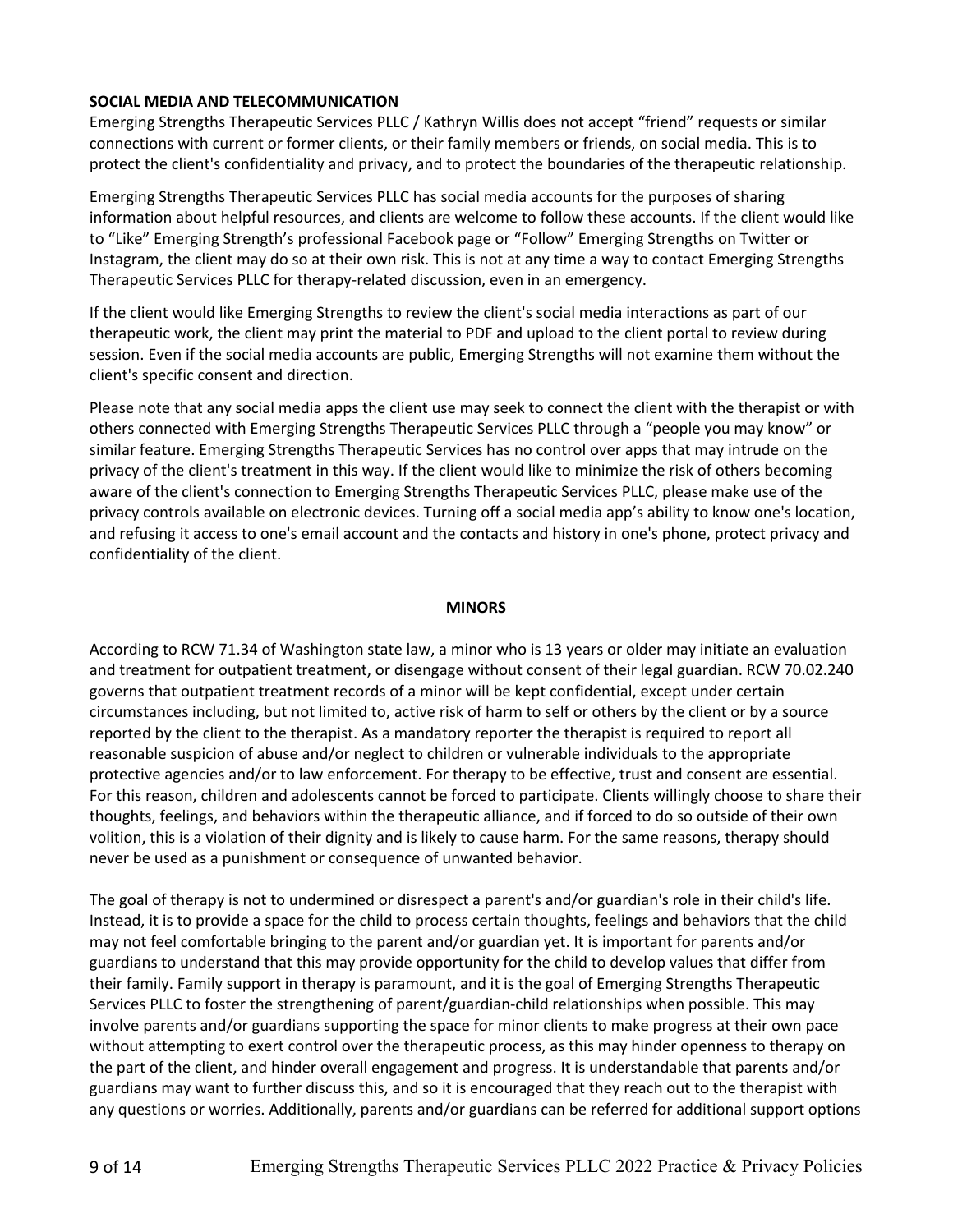when available, including individual and family therapy, books, articles, websites, parenting classes, support groups, and community resources.

#### **TERMINATION**

Ending relationships can be difficult. Therefore, it is important to have a termination process in order to achieve some closure. The appropriate length of the termination depends on the length and intensity of the treatment. The therapist may terminate treatment after appropriate discussion with the client and a termination process if the therapist determines that the therapy is not the most beneficial treatment option for the client, that the therapy is not being effectively used, or if the client are in default on payment. The therapist will not terminate the therapeutic relationship without first attempting to discuss and explore the reasons and purpose of terminating with the client. If therapy is terminated for any reason or the client requests another therapist, the therapist will provide the client with a list of qualified therapists to treat the client. The client may also choose someone on their own or from another referral source. Should an appointment not be scheduled or attended by the client for 30 days, unless other arrangements have been made in advance, for legal and ethical reasons, Emerging Strengths Therapeutic Services PLLC must consider the professional relationship discontinued. The client will receive a closure letter via the client portal. Unless otherwise discussed prior to termination of services, the client is welcome to re-enroll at any time, and will be required to complete paperwork the client may have already completed in prior enrollments, such as consent documents, releases of information, and other relevant paperwork.

## **Threats, Harassment and Intimidation**

If the client engages in threats, harassment, or intimidation toward the therapist or others involved in the therapeutic alliance, this may be grounds for immediate termination of therapy. The client also grants permission for the therapist to share information about any threatening behavior with law enforcement and/or others as the therapist believes necessary to protect personal safety and that of others.

#### **CLIENT BILL OF RIGHTS**

As a client in therapy, you have the right to:

- 1. Request and receive full information about the therapist's professional capabilities including licensure, education, training, experience, professional association membership, specializations and limitations,
- 2. Have written information about fees, method of payment, insurance, number of sessions, substitutions and cancellation policies, before beginning therapy,
- 3. Receive respectful treatment that will be helpful to you in a safe environment free from sexual, physical, and emotional abuse,
- 4. Ask questions about your therapy,
- 5. Refuse to answer any question or disclose any information you choose not to reveal,
- 6. Request that the therapist inform you of your progress,
- 7. Know the limits of confidentiality and circumstances in which a therapist is legally required to disclose information to others,
- 8. Refuse a particular type of treatment or to end treatment without obligation or harassment,
- 9. Refuse electronic recording (but you may request if you wish, and the appropriate consent document will be provided to the client for written permission),
- 10. Request and receive a summary of your file, including the diagnosis, your progress and type of treatment,
- 11. Report unethical and illegal behavior by a therapist,
- 12. Receive a second opinion at any time about your therapy or therapist's methods,
- 13. Request the transfer of a copy of your file to any therapist or agency you choose.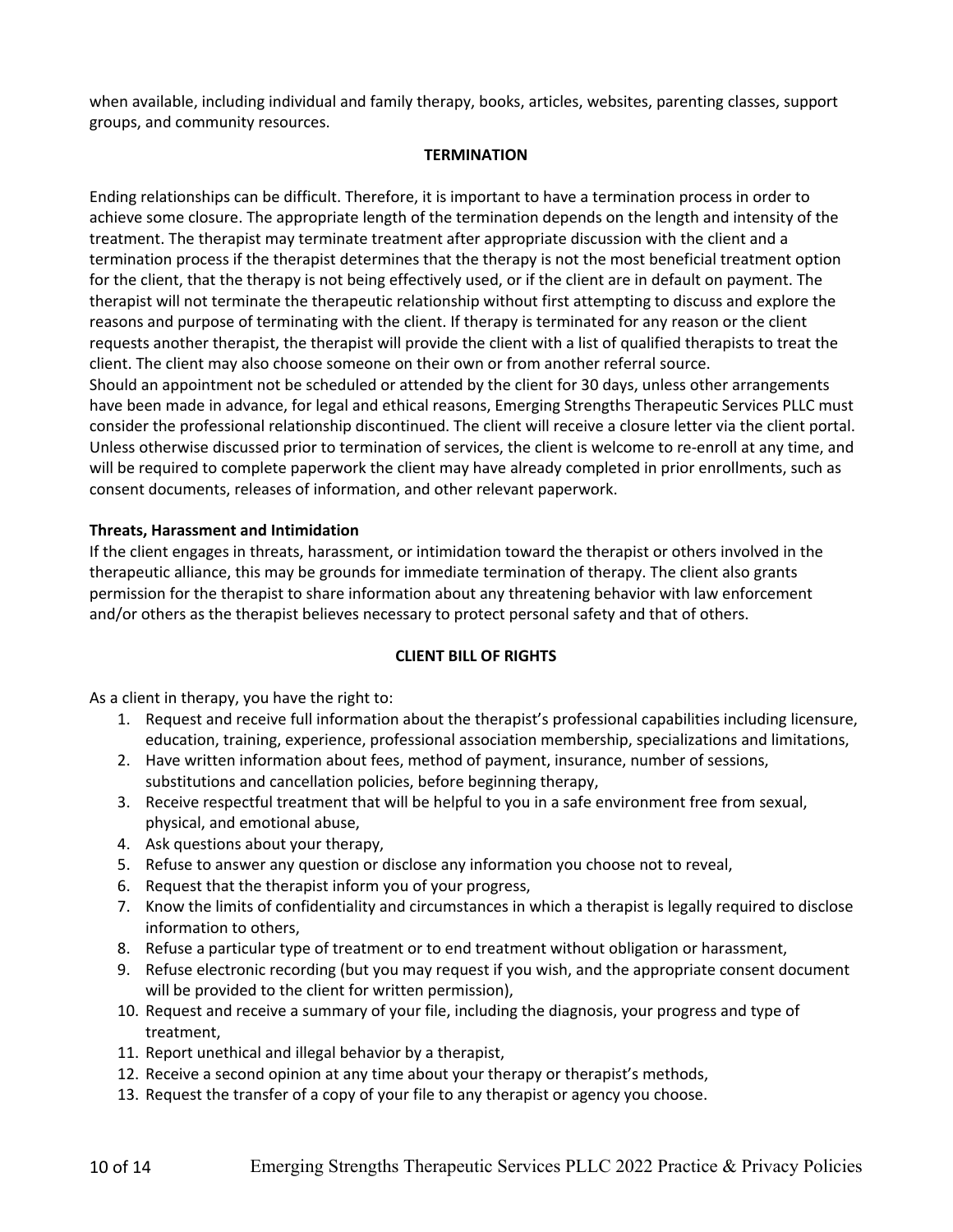#### **THERAPIST LIABILITY**

Emerging Strengths Therapeutic Services PLLC provides services to support the process in which individuals, families and couples pursue mental and behavioral health goals. The therapist will use skills, tools and knowledge developed throughout education and professional experience which can aid in the process of the client meeting their mental and behavioral health goals. The therapist is not liable for actions taken by any client which poses harm or risk of harm to self or others, including but not limited to suicide, homicide, selfharm, bodily injury or other actions which can be harmful to the client or others. By signing this document and entering into services with Emerging Strengths Therapeutic Services PLLC, you are agreeing that you and/or others will not take legal action against Emerging Strengths Therapeutic Services PLLC or the therapist in response to action taken by the client that poses harm or risk of harm to self or others, and you understand that others cannot take legal action against Emerging Strengths Therapeutic Services PLLC or the therapist on your behalf. The therapist will make every effort to promote the safety of the client by taking measures listed throughout this document, and by complying with duty to warn and reporting regulations outlined by the State of Washington, the Federal Government, and professional entities of which the therapist is a part, but is not liable for any threats or actions taken on the part of the client.

#### **COMPLAINTS**

If there is a conflict that can't be resolved in session and a complaint is to be made, a detailed list of unprofessional conduct is described on the Washington State Legislative page as follows: http://apps.leg.wa.gov/RCW/default.aspx?cite=18.130.180 To learn how to file, contact the Washington State Dept of Health, 360-236-4700. The form can be printed from their website and mailed to the address below. http://www.doh.wa.gov/LicensesPermitsandCertificates/FileComplaintAboutProviderorFacility/HealthPr ofessionsComplaintProcess. Washington State Department of Health Systems Quality Assurance, Complaint Intake P.O. Box 47857 Olympia, WA 98504-7857.

#### **NOTICE OF PRIVACY PRACTICES**

Your privacy is very important to me. This notice describes how health information may be used and disclosed and how you can get access to this information. Please review this information carefully. In addition to exceptions to confidentiality described below, other rare instance where disclosure is required or allowed by law may apply.

I. MY PLEDGE REGARDING HEALTH INFORMATION:

As a client, you have a right to privacy, as defined by HIPAA regulations, which can be found at https://www.hhs.gov/hipaa/for-individuals/index.html. I understand that health information about you and your health care is personal. I am committed to protecting health information about you. I create a record of the care and services you receive from me. I need this record to provide you with quality care and to comply with certain legal requirements. This notice applies to all of the records of your care generated by this mental health care practice. This notice will tell you about the ways in which I may use and disclose health information about you. I also describe your rights to the health information I keep about you and describe certain obligations I have regarding the use and disclosure of your health information. I am required by law to:

- Make sure that protected health information ("PHI") that identifies you is kept private.
- Give you this notice of my legal duties and privacy practices with respect to health information.
- Follow the terms of the notice that is currently in effect.
- I can change the terms of this Notice, and such changes will apply to all information I have about you. The new Notice will be available upon request.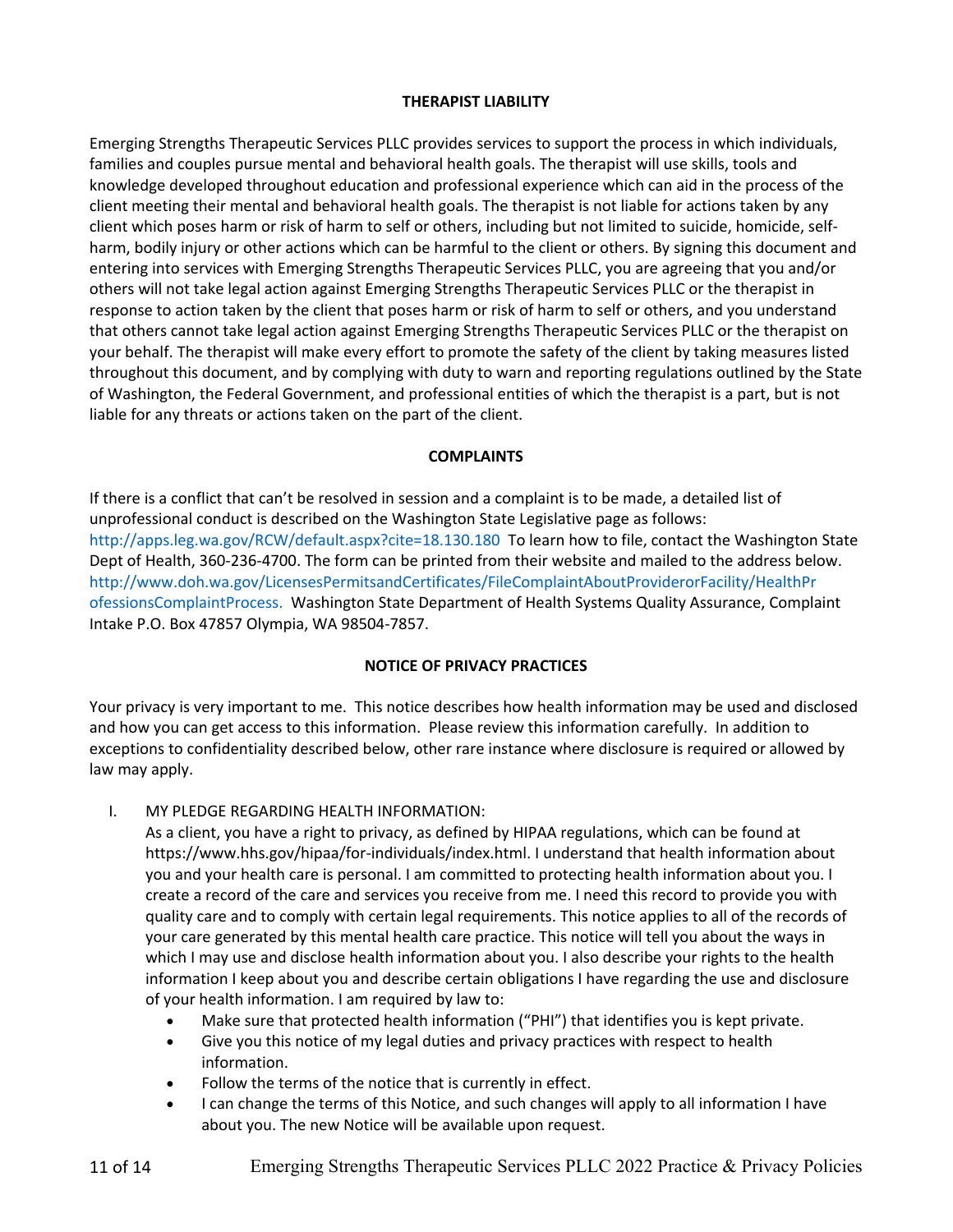## II. HOW I MAY USE AND DISCLOSE HEALTH INFORMATION ABOUT YOU:

The following categories describe different ways that I use and disclose health information. For each category of uses or disclosures I will explain what I mean and try to give some examples. Not every use or disclosure in a category will be listed. However, all of the ways I am permitted to use and disclose information will fall within one of the categories.

For Treatment Payment, or Health Care Operations: Federal privacy rules (regulations) allow health care providers who have direct treatment relationship with the patient/client to use or disclose the patient/client's personal health information without the client's written authorization, to carry out the health care provider's own treatment, payment or health care operations. I may also disclose your protected health information for the treatment activities of any health care provider. This too can be done without your written authorization. For example, if a clinician were to consult with another licensed health care provider about your condition, we would be permitted to use and disclose your person health information, which is otherwise confidential, in order to assist the clinician in diagnosis and treatment of your mental health condition.

Disclosures for treatment purposes are not limited to the minimum necessary standard. Because therapists and other health care providers need access to the full record and/or full and complete information in order to provide quality care. The word "treatment" includes, among other things, the coordination and management of health care providers with a third party, consultations between health care providers and referrals of a patient for health care from one health care provider to another.

Lawsuits and Disputes: If you are involved in a lawsuit, I may disclose health information in response to a court or administrative order. I may also disclose health information about your child in response to a subpoena, discovery request, or other lawful process by someone else involved in the dispute, but only if efforts have been made to tell you about the request so that you may try to obtain an order protecting the information requested.

- III. CERTAIN USES AND DISCLOSURES REQUIRE YOUR AUTHORIZATION:
	- 1. Psychotherapy Notes. I do keep "psychotherapy notes" as that term is defined in 45 CFR § 164.501, and any use or disclosure of such notes requires your Authorization unless the use or disclosure is:
		- For my use in treating you.
		- For my use in training or supervising mental health practitioners to help them improve their skills in group, joint, family, or individual counseling or therapy.
		- For my use in defending myself in legal proceedings instituted by you.
		- For use by the Secretary of Health and Human Services to investigate my compliance with HIPAA.
		- Required by law and the use or disclosure is limited to the requirements of such law.
		- Required by law for certain health oversight activities pertaining to the originator of the psychotherapy notes.
		- Required by a coroner who is performing duties authorized by law.
		- Required to help avert a serious threat to the health and safety of others.
		- Additional, rare instances where disclosure is required or allowed by law.
	- 2. Marketing Purposes. As a psychotherapist, I will not use or disclose your PHI for marketing purposes.
	- 3. Sale of PHI. As a psychotherapist, I will not sell your PHI in the regular course of my business.
- IV. CERTAIN USES AND DISCLOSURES DO NOT REQUIRE YOUR AUTHORIZATION. Subject to certain limitations in the law, I can use and disclose your PHI without your Authorization for the following reasons: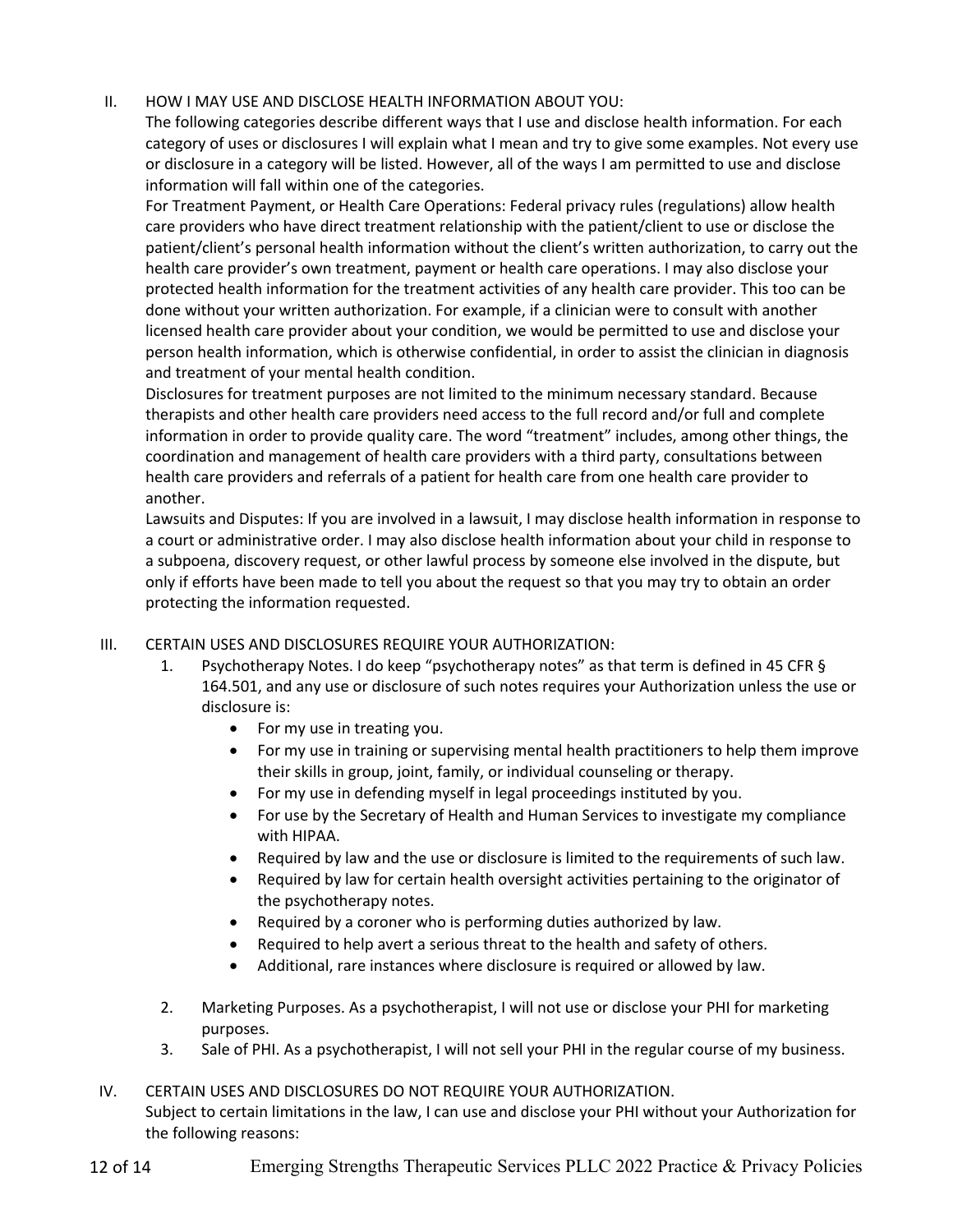- 1. When disclosure is required by state or federal law, and the use or disclosure complies with and is limited to the relevant requirements of such law.
- 2. For public health activities, including reporting suspected child, elder, or dependent adult abuse, or preventing or reducing a serious threat to anyone's health or safety.
- 3. For health oversight activities, including audits and investigations.
- 4. For judicial and administrative proceedings, including responding to a court or administrative order, although my preference is to obtain an Authorization from you before doing so.
- 5. For law enforcement purposes, including reporting crimes occurring on my premises.
- 6. To coroners or medical examiners, when such individuals are performing duties authorized by law.
- 7. For research purposes, including studying and comparing the mental health of patients who received one form of therapy versus those who received another form of therapy for the same condition.
- 8. Specialized government functions, including, ensuring the proper execution of military missions; protecting the President of the United States; conducting intelligence or counterintelligence operations; or, helping to ensure the safety of those working within or housed in correctional institutions.
- 9. For workers' compensation purposes. Although my preference is to obtain an Authorization from you, I may provide your PHI in order to comply with workers' compensation laws.
- 10. Appointment reminders and health related benefits or services. I may use and disclose your PHI to contact you to remind you that you have an appointment with me. I may also use and disclose your PHI to tell you about treatment alternatives, or other health care services or benefits that I offer.

## V. CERTAIN USES AND DISCLOSURES REQUIRE YOU TO HAVE THE OPPORTUNITY TO OBJECT.

Disclosures to family, friends, or others. I may provide your PHI to a family member, friend, or other person that you indicate is involved in your care or the payment for your health care, unless you object in whole or in part. The opportunity to consent may be obtained retroactively in emergency situations.

## VI. YOU HAVE THE FOLLOWING RIGHTS WITH RESPECT TO YOUR PHI:

- 1. The Right to Request Limits on Uses and Disclosures of Your PHI. You have the right to ask me not to use or disclose certain PHI for treatment, payment, or health care operations purposes. I am not required to agree to your request, and I may say "no" if I believe it would affect your health care.
- 2. The Right to Request Restrictions for Out-of-Pocket Expenses Paid for In Full. You have the right to request restrictions on disclosures of your PHI to health plans for payment or health care operations purposes if the PHI pertains solely to a health care item or a health care service that you have paid for out-of-pocket in full.
- 3. The Right to Choose How I Send PHI to You. You have the right to ask me to contact you in a specific way (for example, home or office phone) or to send mail to a different address, and I will agree to all reasonable requests.
- 4. The Right to See and Get Copies of Your PHI. Other than "psychotherapy notes," you have the right to get an electronic or paper copy of your medical record and other information that I have about you. I will provide you with a copy of your record, or a summary of it, if you agree to receive a summary, within 30 days of receiving your written request, and I may charge a reasonable, cost-based fee for doing so.
- 5. The Right to Get a List of the Disclosures I Have Made. You have the right to request a list of instances in which I have disclosed your PHI for purposes other than treatment, payment, or health care operations, or for which you provided me with an Authorization. I will respond to your request for an accounting of disclosures within 60 days of receiving your request. The list I